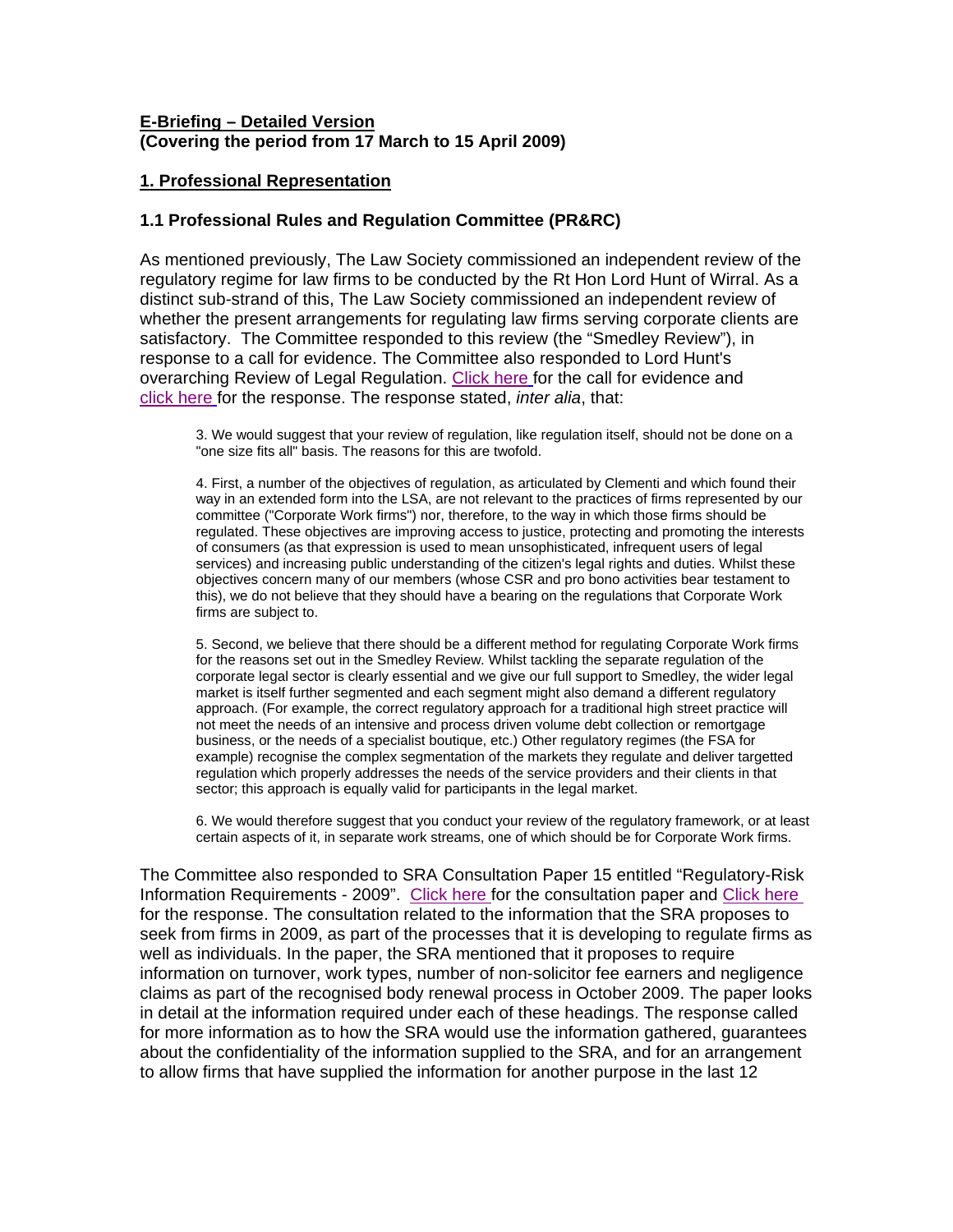months to be able to supply that to the SRA. The paper also responded to the specific headings mentioned above under which the SRA proposed to gather information.

The Committee also responded to SRA Consultation Paper 16 entitled "Better Regulation: A new approach to regulating legal services firms and individuals". Click here for the consultation paper and click here for the response. The paper set out the SRA's evolving new approach to regulation, and in particular how the shift towards regulating legal firms will affect the way in which it regulates. The CLLS response stated that many of the points mentioned in the consultation paper are relevant to the review conducted by Nick Smedley, and took the view that they are therefore best addressed once the SRA has responded in full to his report and stated the extent to which it intends to implement the recommendations in that report. The response stated that the CLLS would be happy to comment further at that stage.

# **1.2 Training & Education Committee**

The Training Committee's report in the most recent edition of City Solicitor can be read here.

## **2. Specialist Committees & Working Groups**

### **2.1 Financial Law Committee**

The Financial Law Committee's report in the most recent edition of City Solicitor can be read here.

The Chair of the Financial Law Committee recently participated in the work of the HM Treasury Working Party on Protected Cells in investment funds. (The Chair of the Insolvency Law Committee was also involved on behalf of that Committee.)

The Financial Law Committee is also involved in ongoing liaison with the Financial Markets Law Committee sponsored by City institutions and the Bank of England.

## **2.2 Land Law Committee**

The Land Law Committee's report in the most recent edition of City Solicitor can be read here.

The London Property Support Lawyers group has produced an alternative schedule 4 for the CLLS certificate of title, (6th edition, 2008 update) where property is subject to multiple occupational leases, which may be used in accordance with the commentary that accompanies it, where considered appropriate. This document can be downloaded here.

## **2.3 Litigation Committee**

The Litigation Committee recently responded to the SRA consultation entitled "Solicitor higher court advocates – proposal for mandatory re-accreditation". Click here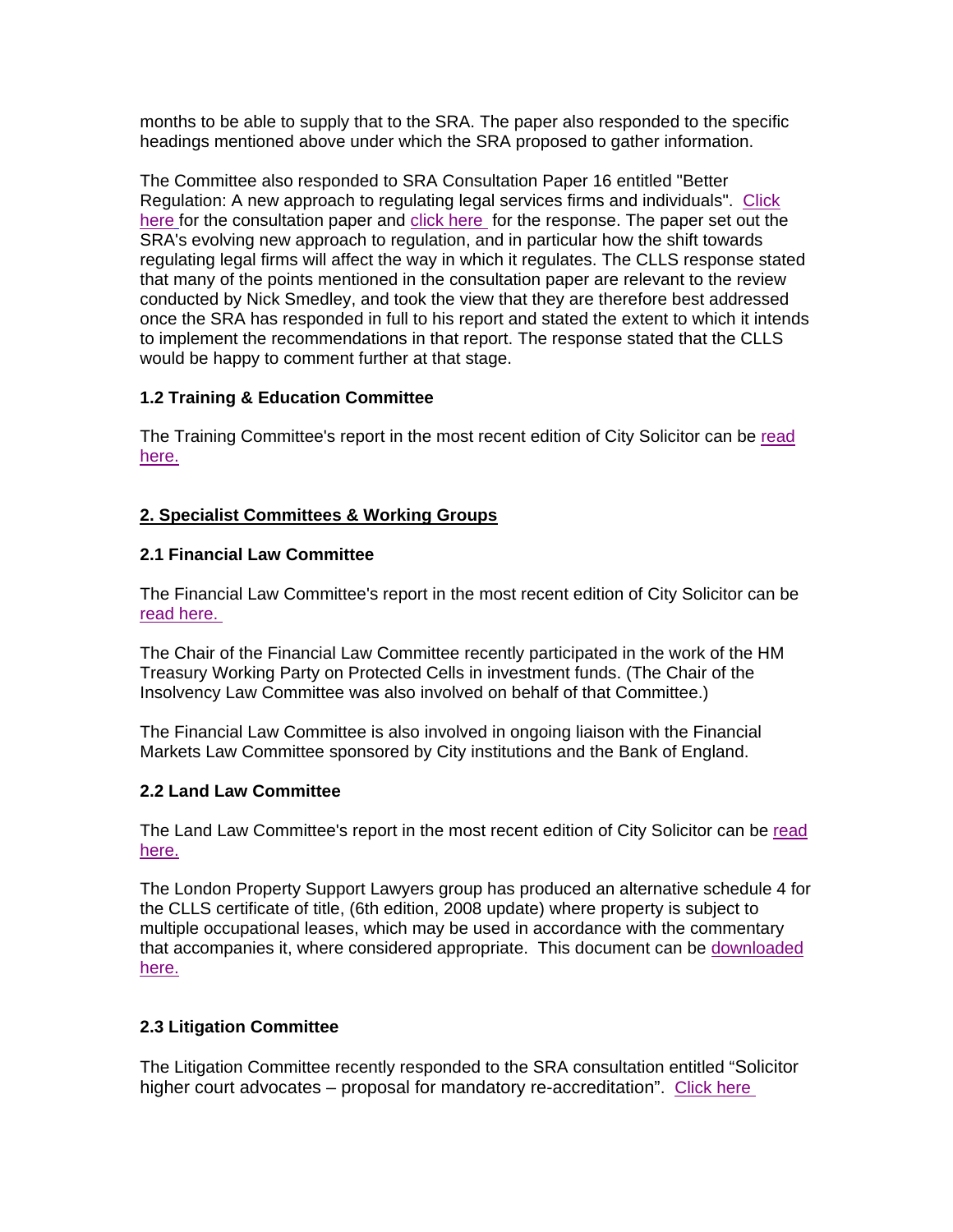for the consultation document and click here for the response. The response dealt with the specific questions from the consultation paper, and stated generally that:

- 1. Our basic approach to the issue of mandatory re-accreditation has not changed since we submitted our response to the previous consultation paper dated 2 May 2008.
- 2. We accept that there needs to be formal accreditation for advocates but cannot see that:
	- (a) it should be more onerous than any accreditation scheme for barristers, and should not therefore go beyond what would be required of barristers in any assessment of solicitors' eligibility to advocate.
	- (b) we see no warrant for the introduction of mandatory re-accreditation any more than we do in respect of barristers -- to insist on such a process is to effectively cement into the system a two-tiered approach.
- 3. We believe that the overall approach of the current proposals, which is to protect the public, ought to be consistent with achieving equality of opprtunity and rights as between the two branches of the profession.

The Litigation Committee also recently responded to the Law Society Consultation entitled "Litigation Funding: key issues and background information". Click here for the Law Society document and click here for the response. The response stated, *inter alia*, that the majority of the Committee were cautiously in favour of the introduction of contingency fees. The paper also mentioned that costs shifting should be retained if a contingency fee regime is introduced, albeit that the Committee did not consider that the contingency fee itself should be recoverable from the losing party.

Furthermore, the Review of Civil Litigation Costs being conducted by Lord Justice Jackson is about to enter its second phase. The Review was announced last November and started work in January, and the focus in the first phase has been on gathering evidence and views on a wide range of relevant matters identified by Lord Justice Jackson as relevant to his work. In January, representatives of the Litigation Committee attended a meeting with Lord Justice Jackson as part of this phase to contribute the Committee's views.

Phase 2 is expected to begin in May with the publication of a consultation paper, with the consultation period lasting until the end of July. The Litigation Committee will be considering the consultation paper when it is published and expects to put in a response.

## **2.4 Regulatory Law Committee**

The Regulatory Law Committee recently responded to FSA consultation paper 08/24 "Stress and Scenario Testing". Click here for the consultation paper and click here for the response. The response stated, *inter alia*, that:

The Committee does not take it upon itself to comment on any policy aspects of the Consultation Paper. Rather, our concern is to ensure that the obligations which would be imposed on firms, the standards of behaviour FSA would expect firms to meet and the likely steps which will be followed by FSA, each in conjunction with the matters discussed in the Consultation Paper, are clear and certain.

The Regulatory Law Committee also recently responded to FSA CP08/25 "The Approved Persons regime: significant influence function review". Click here for the consultation paper and click here for the response. The Consultation Paper stated: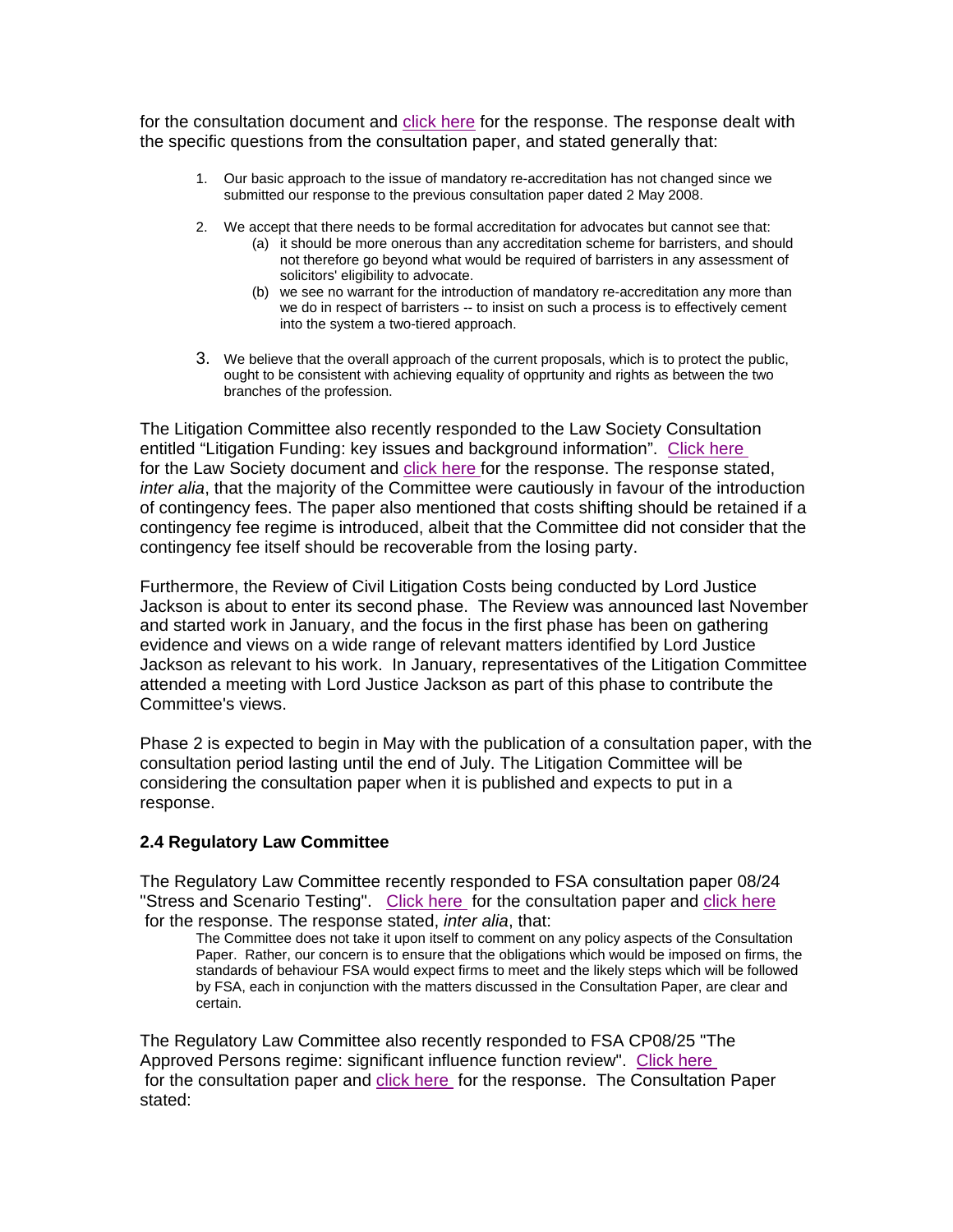Under the Financial Services and Markets Act (FSMA) we have powers to regulate two types of individuals: those that have a significant influence on a firm and those who deal with customers (or the property of customers). In this consultation we put forward proposals that focus on individuals who have a significant influence on a firm and, in particular, those who are responsible for corporate governance. Firms with robust corporate governance arrangements are more likely to be both willing and able to face up to their key risks.

#### The Committee responded to the nine questions contained in the consultation paper, and also stated generally that:

Before turning to FSA's nine questions we wish to make a preliminary observation, which is that FSA has failed to establish an adequate case for any of the proposed handbook amendments. While we appreciate the purpose underlying the existence of the approved person regime in its current form, FSA needs to justify the proposed changes by reference to some market failure – in other words, to explain why the current regime is inadequate. We acknowledge that FSA may have concerns over the role of the ultimate holding company of an FSA authorised firm in circumstances where FSA does not regulate the holding company, and that these concerns may have been brought into sharp focus during the recent financial instability and are, indeed, discussed in the recent DP 09/2. However, it is unsatisfactory for the reader to have to guess at FSA's reasoning rather than to have it properly laid out. If FSA does indeed have such reasons, it has not included them in the Consultation Paper and the Cost Benefit Analysis is therefore inadequate because, inconsistently with FSA's Policy Delivery Standards, there is no such explanation.

One justification that FSA raises for these changes in CP 08/25 is the outcome of the Northern Rock investigation. We are aware of the conclusions of the review by FSA Internal Audit of the quality of FSA's supervision of Northern Rock, but it is not easy to associate any of FSA's proposed changes with the recommendations that that report contained. We further understand that FSA seeks to increase the rigour of its day-to-day supervision pursuant to its "Supervisory Enhancement Programme" (SEP), but nobody knows whether it contains sufficient reasons to support these changes because FSA has not chosen to publish it.

In particular, it seems that none of the CP's recommendations relate directly to the competency of firms' management, which is stated to be a recommendation of the SEP. Instead, the main focus appears to be on "whether the regime reflect[s] corporate governance structures within the industry", which is a separate issue. In this respect FSA states (at 3.3) that while the current regime reflects the fact that a firm may be managed on function, product or matrix basis, it "does not necessarily reflect the increased significant influence exerted on an authorised firm by individuals based in parent undertakings or holding companies to which the authorised firm is accountable".

This is a surprising justification for a significant change because

• A statement that the present regime should be changed because "it does not necessarily reflect" a situation is a weakly formulated case; and

• FSA says nothing in support of the key justification for this change, which is that this kind of significant influence "has increased".

Instead, it seems to this Committee that this kind of influence has always been present, was taken into account by Parliament in passing the FSM Act in 2000, and was also within the understanding of FSA when devising the APER handbook in 2001.

Turning to the subsequently published DP 09/2, we note how FSA advances arguments (at paragraph 6.7 onwards) for the extension of regulation over currently unregulated companies within groups containing regulated firms. We do not now propose to comment on this, but would point out that FSA's concerns expressed in DP 09/2 do not justify the changes proposed in CP 08/25 because

(i) They are addressing the regulation of firms rather than of individuals;

(ii) They call for legislative rather than rulebook change (6.11); and